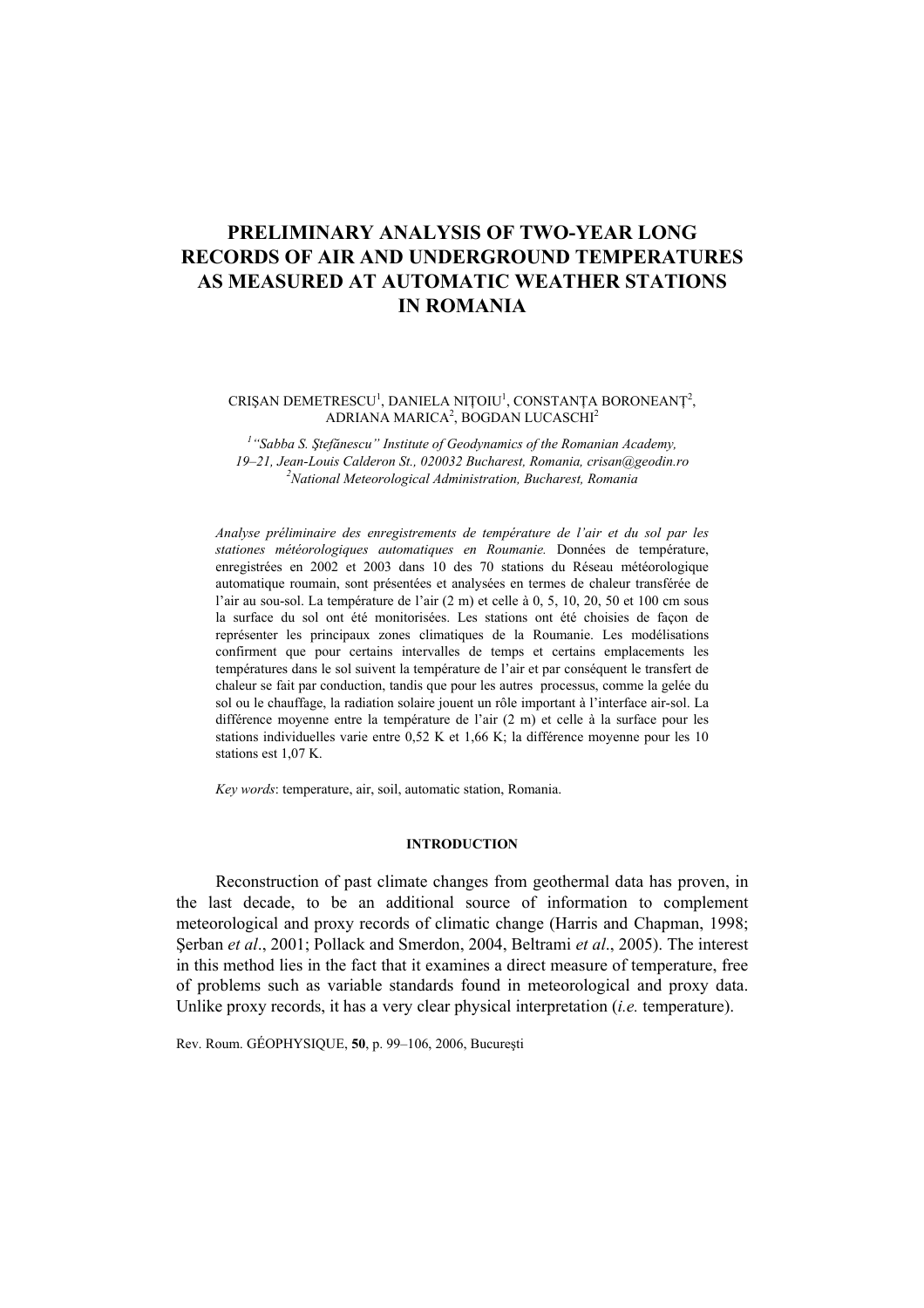However, although the Earth's response to the energy transfer at the surface is related to the surface air temperature, the temperature in the ground is an integral of the effects of air temperature variation, vegetation and snow cover variations, phase changes and solar radiation changes at the ground surface (Oke, 1987; Beltrami and Kellman, 2003).

The setting up of a new automatic weather station network in Romania in the last few years is likely to produce a homogeneous data set for a territory characterized by lateral climatic variability (Boroneant *et al.*, 2004) that can be used in clarifying some of the aspects of the heat transfer at the Earth's surface. A preliminary attempt is reported in the present paper.

### **DATA**

 The National Meteorological Administration network comprises 70 automatic weather stations evenly distributed over the country. Each station is equipped with MAWS 301 Vaisala measuring systems that are designed to measure the atmospheric pressure, air temperature, relative humidity, wind speed and direction, liquid precipitations, as well as global, net and diffuse radiation. At mountain weather stations an ultrasonic device is used to measure the snow depth and at the low altitude stations, the soil temperature is measured using a QMT 107 system. The accuracy of the air and soil temperature records is better than  $\pm$  0.2 K.

In this study, air (2 m) and soil temperature at six depth levels (0, 5, 10, 20, 50, 100 cm) recorded by 10 of the Romanian automatic weather station network (Fig. 1), in 2002 and 2003, have been used.

As an example, the daily-averaged temperatures recorded at Bistrita are illustrated in Fig. 2. One can easily see the attenuation of the high frequency temperature fluctuations and the attenuation of the annual variation as the signal is propagated into the ground, the phase shift with depth of the temperature wave, as well as the heat valve effect (in summer the heat flows downwards, while in winter the heat flows toward the Earth surface) (Beltrami, 2001) and the zero curtain effect (negative temperatures cannot be found in the ground until the water in the soil completely freezes) (Kane *et al.*, 2001).

#### **ON THE HEAT TRANSFER REGIME IN THE SUBSURFACE**

 We examined the character of the heat transfer regime in the subsurface (1) by analyzing perpendicular superposition of temperature records at various depths, and (2) by looking at the fit between the soil temperatures simulated with a simple conduction model and the measured data.

In Fig. 3 the measured air temperatures at Bistrita in 2003 are compared with the soil temperatures recorded at various levels (see figure caption) and in Fig. 4 the soil temperatures at 10 cm are compared with the deeper temperature series. In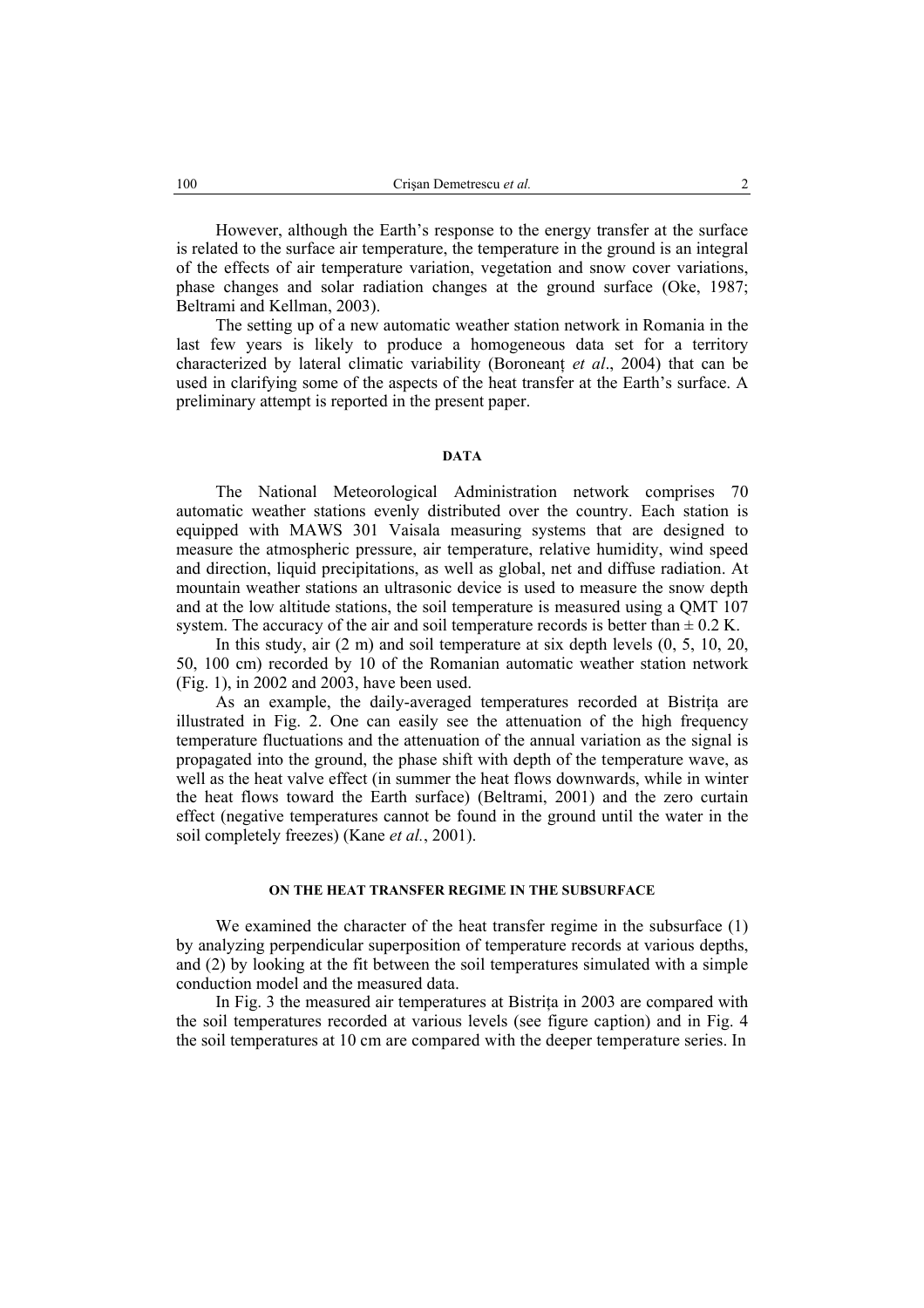

Fig. 3 – Perpendicular superposition of air temperatures and a) soil surface, b) 5 cm, c) 10 cm, d) 20 cm, e) 50 cm, f) 100 cm temperature series measured at Bistriţa station in 2003.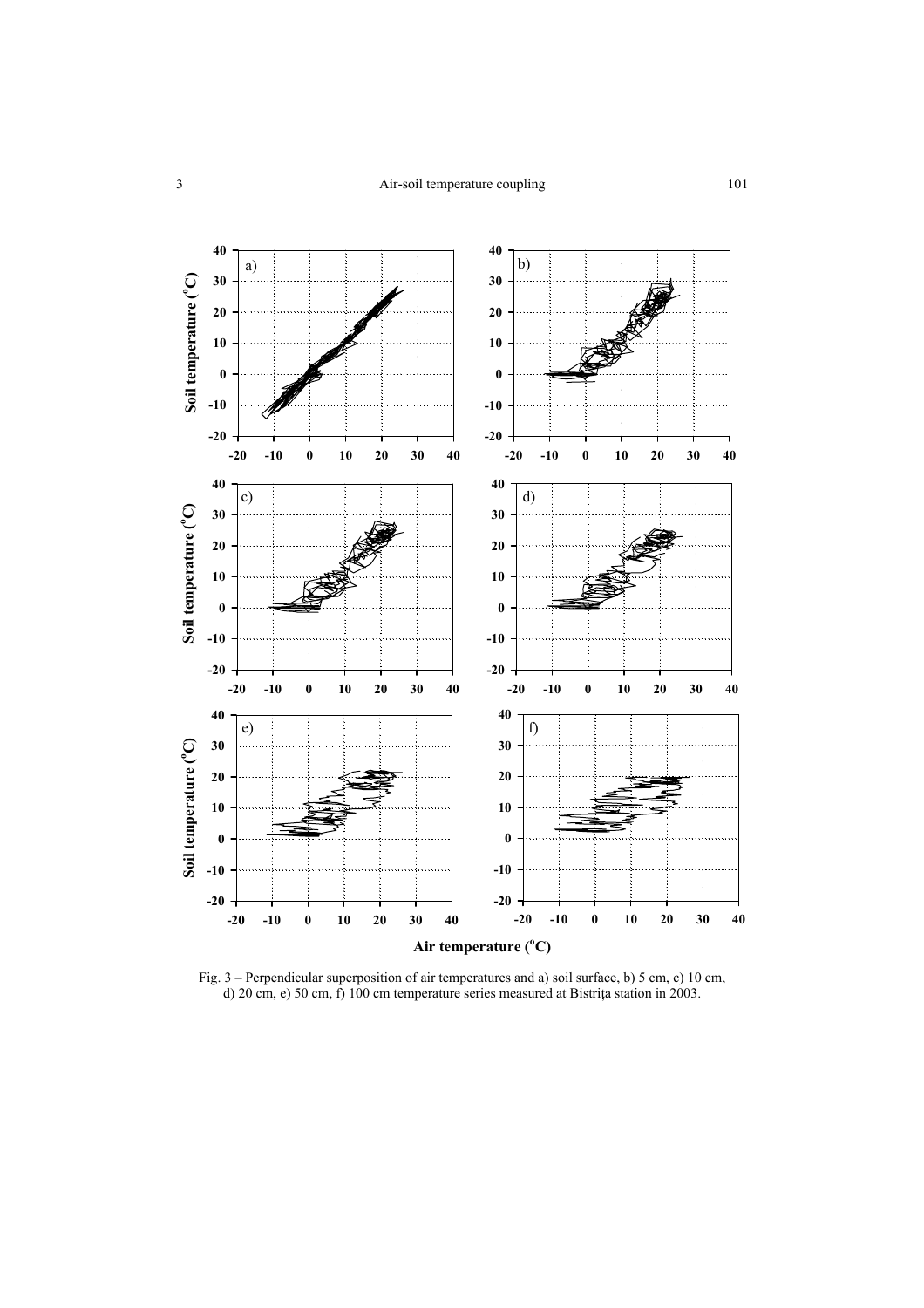

Fig. 4 – Perpendicular superposition between the 10 cm soil temperature and the soil temperature measured at a) 20 cm, b) 50 cm and c) 100 cm, for the year 2003, Bistriţa station.

ideal conductive conditions the plots should be ellipses with their long axes becoming smaller as one goes deeper into the ground, because of the attenuation with depth of the annual signal amplitude, and with their short axes becoming larger, due to phase difference between temperatures recorded at different levels (Beltrami, 1996). This behavior is recognizable in the plots, but is strongly disturbed by shorter-term fluctuations and by nonconductive heat transfer at the air-soil interface. The latter is apparent from the flattening of the interception figures around the freezing point and from the high variability during summer (the maze from the upper part of the interception figures) due to direct solar insulation, the station being located in open. The short term oscillations are reduced when analyzing the heat transfer within soil, between 10 cm and 20 cm, 50 cm and 100 cm respectively (Fig. 4). The extremely low thermal diffusivity of the upper part of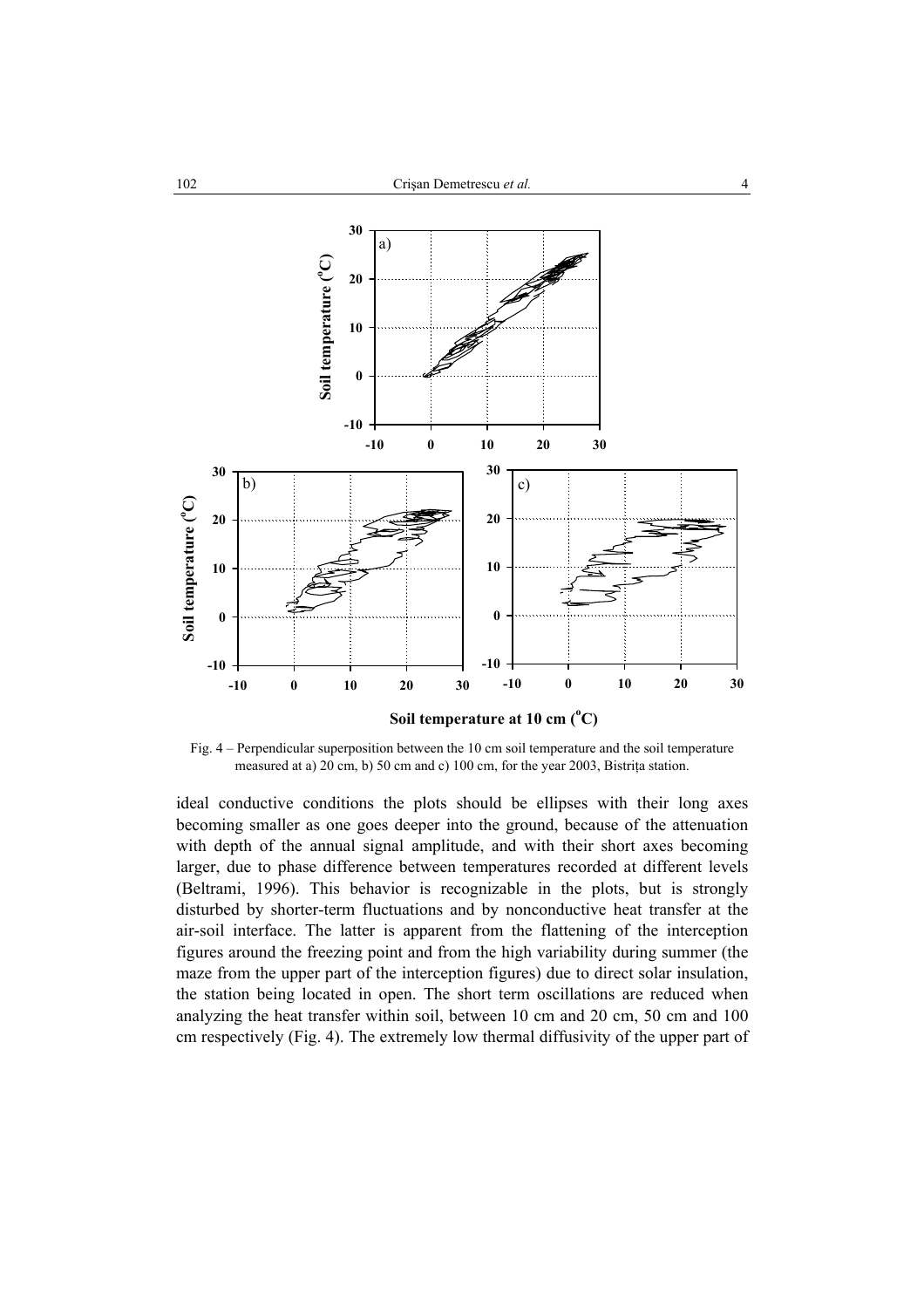the soil (Niţoiu and Beltrami, 2005) filters out the high frequency temperature variations. Figure 4 clearly shows that during winter the soil temperature below 20 cm is above the freezing point, thus non-conductive effects associated with the latent heat of melting and freezing of the liquid present within soil pores do not appear anymore to be superimposed on the process of heat transfer through conduction. Even though below 50 cm several short term temperature fluctuations are still visible, the conduction is the main mechanism of heat propagation to the underground (see Fig. 5).



Fig. 5 – Perpendicular superposition of 50 and 100 cm soil temperatures recorded at Bistriţa in 2003.

 In an ideal conductive subsurface, variations of surface temperature are propagated into the ground according to the one-dimensional heat conduction equation (Carslaw and Jaeger, 1959)

$$
\frac{\partial T}{\partial t} = k \frac{\partial^2 T}{\partial z^2},\tag{1}
$$

where  $T$  is temperature,  $k$  is thermal diffusivity,  $t$  is time and  $z$  is depth.

 A forward modeling of temperature variations at a given depth induced by temperature variations at surface would show, when compared to actual recorded temperatures, if the transfer of heat is by conduction or other processes are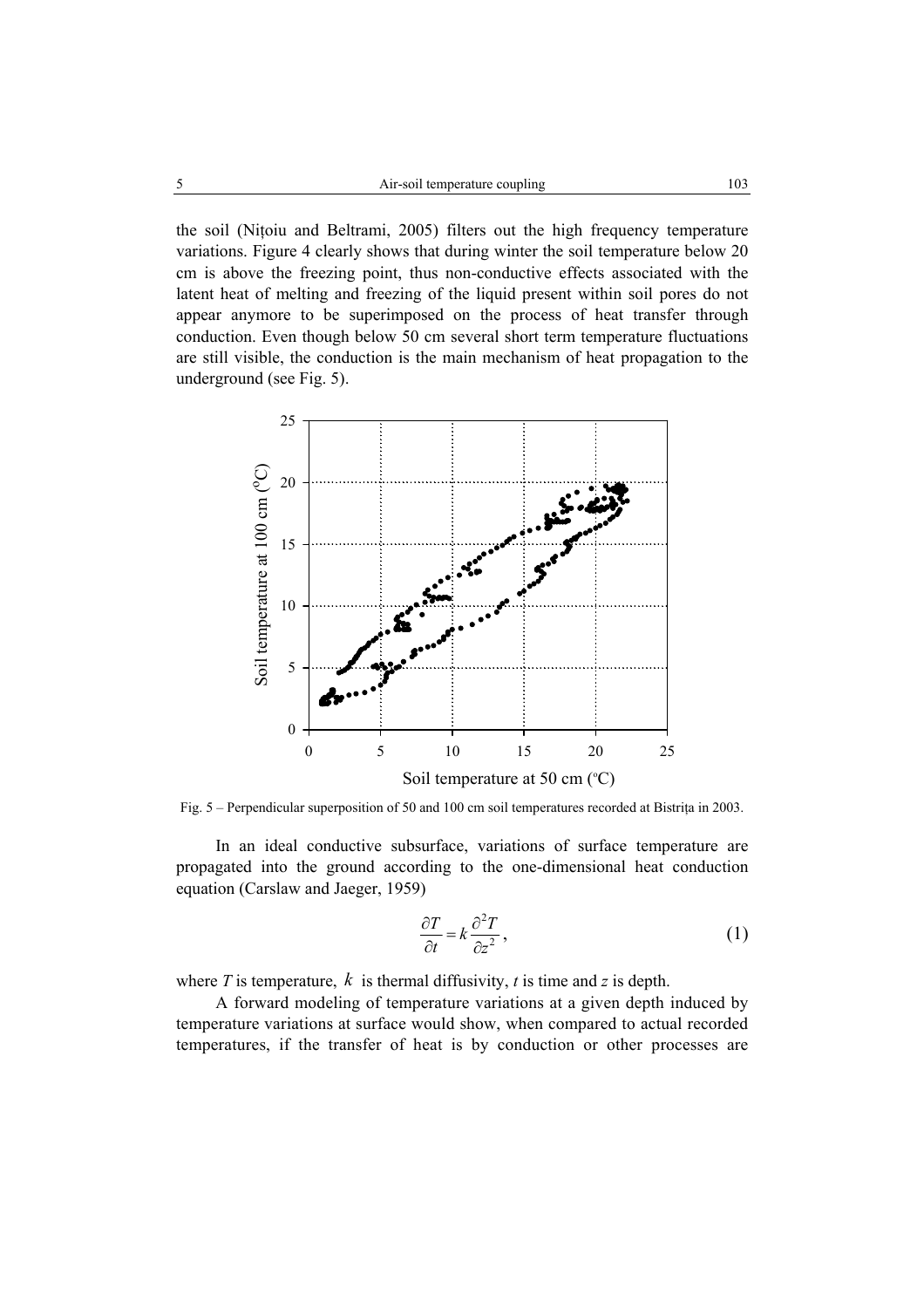present too. Taking as a forcing function the surface soil temperature variation with respect to the first day of data (January  $26<sup>th</sup> 2003$ ), we generated the 5 cm soil temperature variation assuming different values for the soil thermal diffusivity ranging from  $0.1 \cdot 10^{-6} m^2 s^{-1}$  to  $0.5 \cdot 10^{-6} m^2 s^{-1}$  (see Fig. 6). Whatever thermal diffusivity value is used, the pure conduction model is not able to reproduce the actual temperatures recorded over an entire year interval. The discrepancy is large in winter and summer, when processes such as freezing or, respectively, evaporation of the water content imply convection and latent heat contribution. Differences between modeled and measured temperatures may also appear from the seasonal variation of the effective thermal diffusivity of the first meter of the soil.

 Taking as a forcing function the 50 cm soil temperature variation with respect to the measured value on February  $6<sup>th</sup> 2003$  (there are missing data in January due to recording system mal-function), we generated the soil temperature variation at 100 cm for the year 2003, using different values for thermal diffusivity, and we compared the modeled temperatures with the measured ones. The results are illustrated in Fig. 7 where it can be seen that for this depth interval the best fit (root mean square (RMS) of 0.77 K) is obtained for a thermal diffusivity of  $0.4 \cdot 10^{-6} m^2 s^{-1}$ , indicating that heat conduction is the dominant heat-transfer mechanism, especially in the time interval April  $27<sup>th</sup>$  2003 – June  $26<sup>th</sup>$  2003. In summer and autumn however, measured temperatures at 1 m are systematically lower than the predicted ones, probably because of evapotranspirative cooling. Taking into account non-conductive processes such as water movement, the calculation of an apparent thermal diffusivity would probably illustrate better what can already be seen from Fig. 7, that is the seasonal variation of the thermal properties of the soil.

## **AIR-SOIL TEMPERATURE COUPLING**

 It is generally accepted that ground surface temperatures are higher than air temperatures (Beltrami and Kellman, 2003), and the Romanian stations make no exception. In Fig. 8 the comparison between the two temperatures is presented. One can notice that the soil temperatures track the air temperatures. The range of the RMS difference between soil and air temperatures ranges between  $\pm$  1.70 (Oradea) and  $\pm$  3.08 K (Resita). For the ten stations the mean RMS difference is  $\pm$  2.26 K. The mean difference between surface and air temperatures for individual stations ranges between 0.52 K and 1.66 K; the overall mean difference for the 10 stations of the study is 1.07 K.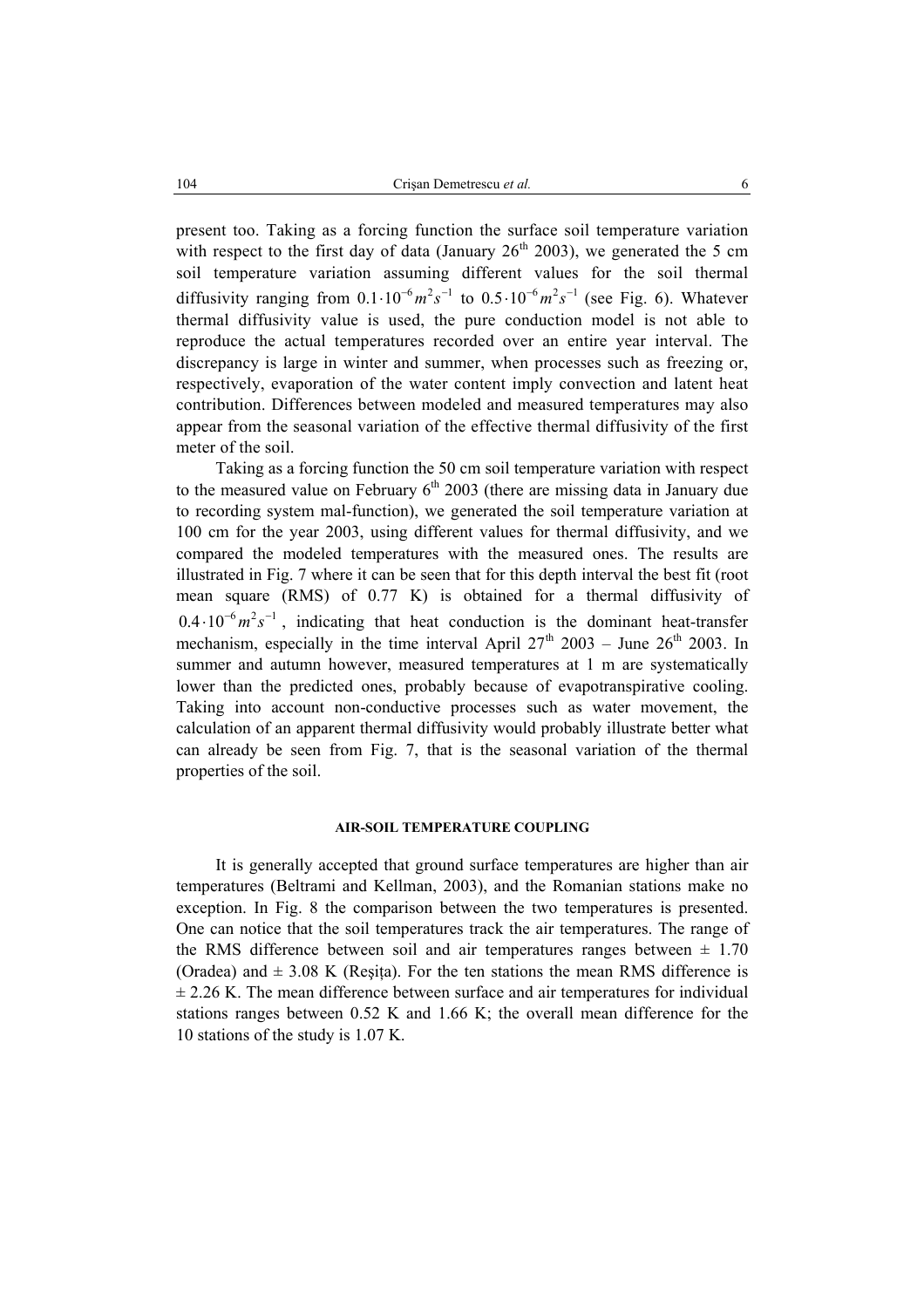

Fig. 8 – Comparison of air and soil surface temperatures measured at ten automatic stations from Romania for 2003.

## **CONCLUSIONS**

The preliminary analysis of air and soil temperature data acquired by the new automatic Romanian weather network, reported here, shows that: